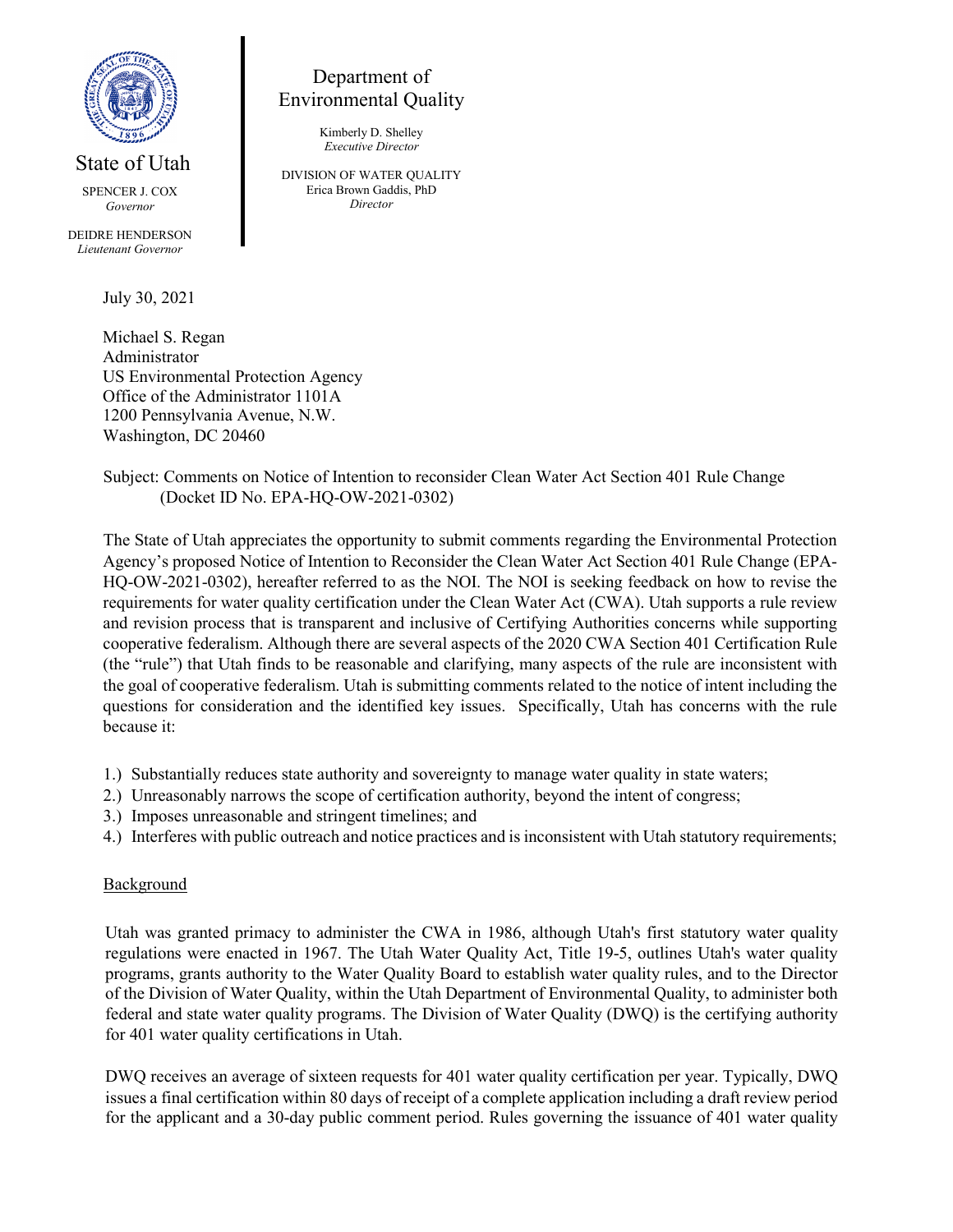#### Page 2 Comments on Notice of Intention to Reconsider Clean Water Act Section 401 Rule Change (Docket ID No. EPA-HQ-OW-2021-0302)

certifications can be found in Utah Administrative Code R317-15. DWQ has a good working relationship with the US Army Corps of Engineers (USACE) office that issues CWA 404 permits in Utah, the most frequent trigger for a 401 water quality certification. DWQ has also certified several FERC licenses on dams in Utah, none of which have caused delays in project implementation. DWQ has a history of working collaboratively with project applicants and federal agencies to develop conditions that protect waters and allow for timely project implementation.

## **Questions for Consideration**

## Cooperative Federalism

Utah echoes the EPA's concerns about whether portions of the rule impinge on cooperative federalism principles central to the CWA Section 401. State authority to certify and condition federal permits for discharges under CWA section 401 is vital to the CWA's system of cooperative federalism as expressed in CWA Section 101. The rule unreasonably curtails and reduces states' authority to manage water quality within their boundaries. The CWA assigns distinct roles for the federal government and the states to accomplish the goals of the CWA. The CWA assigns primary responsibility for regulating water pollution to the states as expressed in this statement in Congress's declaration of the goals and policy of the CWA.

33 USC 1251(b) [FWPCA § 101] It is the policy of the Congress to recognize, preserve, and protect the primary responsibilities and rights of states to prevent, reduce, and eliminate pollution in the nations waters.

Congress intended that Section 401 is a direct grant of authority to the states to review for compliance any proposed activity that requires a federal license or permit and may result in a discharge to navigable waters. One of the stated goals of the rule was to ensure consistency with the CWA. The following sections clearly demonstrate Congress' intent that administration of the CWA adhere to principles of cooperative federalism. Further, states have been given the primary authority to regulate water quality for a broad range of activities.

33 USC 1251(g) [FWPCA § 101] Federal agencies shall co-operate with state and local agencies to develop comprehensive solutions to prevent, reduce and eliminate pollution in concert with programs for managing water resources.

33 USC 1252(a) IFWPCA § 102] the administrator shall, after careful *investigation*, and in *cooperation* with other federal agencies, *state water pollution control agencies*... prepare programs for preventing, reducing, or eliminating the pollution of the navigable waters and ground waters and improving the sanitary condition of surface and underground waters.

The rule transfers final decision-making authority from the state to the federal agency issuing the license or permit by requiring a review and determination of whether individual certification conditions are within the scope of the proposed rule. This is an inappropriate transfer of authority from the state to federal agencies given Congress' clearly expressed intent in the CWA. Rather, Utah should retain the authority to make 401 decisions subject to administrative review and subsequent appeal under the process outlined in title 19-1- 30.1.5.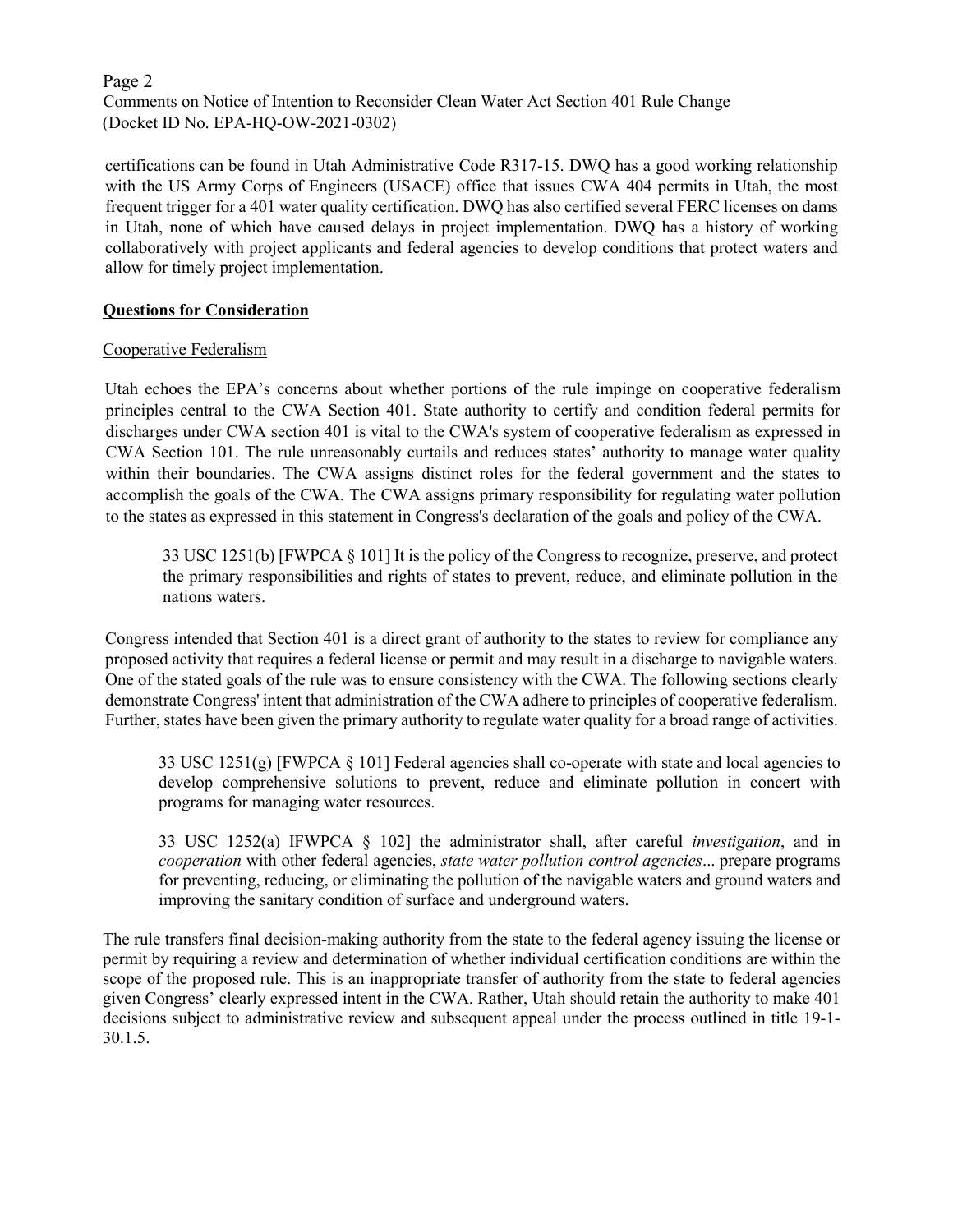# Page 3 Comments on Notice of Intention to Reconsider Clean Water Act Section 401 Rule Change (Docket ID No. EPA-HQ-OW-2021-0302)

## Key Issues

**1.Pre-filing meeting requests.** The pre-filing meetings have been a beneficial tool to initiate early engagement between the project proponent, the U.S. Army Corps of Engineers (USACE), and the Utah Division of Water Quality (DWQ). Prior to the rule change, the USACE held pre-application meetings once a month, where other interested agencies including the EPA and the State certifying authority were invited to attend. Typically, these meetings covered projects that were planned USACE Section 404 Letter of Permissions (LOPs), but occasionally a project proposing a USACE Section 404 Standard Permit (SP) would request a meeting. Since these meetings covered primarily LOPs, the DWQ was often unaware of large projects that were in the process of seeking Section 404 coverage. The pre-filing meeting requirement in the new rule has resulted in the DWQ having early engagement with both anticipated LOPs and SPs, allowing the DWQ to provide project proponents details on additional information required to make a certification decision, prior to receiving a certification request. The requirement has also improved communication between the USACE and the DWQ about proposed projects and encouraged an effort to hold joint meetings when possible.

Although the DWQ finds the pre-filing meeting request requirement beneficial, the DWQ would support a rule revision that allows certifying authorities to waive the 30-day wait period if they deem it unnecessary. Projects such as those proposed under a USACE Section 404 LOPs are routinely certified with conditions. Allowing the DWQ to waive the 30-day wait period would allow these types of projects to progress faster, benefiting the project proponent. Additionally, it would be beneficial to be able to waive the 30-day wait period for projects that deal with emergency situations, critical maintenance, or where the project proponent has otherwise demonstrated a need for an expedited process.

**2.Certification Request.** The contents of a Certification Request as defined in the rule are limited, insufficient, and restrictive. The rule requires a brief list of items that define receipt of a request for certification and preemptively determines such a receipt to be a complete application. It is inappropriate for the rule to define what constitutes a complete application on the states' behalf. The definition of a certification request as defined in the rule is not comprehensive and does not provide enough information for the state to make a certification decision. The rule only requires information for the discharge locations (location, type of discharge, and how it will be monitored), rather than information that specifically addresses state water quality standards, which is fundamental information that is necessary to make a certifying decision. This places burden on the states to acquire all pertinent information from the project proponent within the reasonable period of time. The rule does not provide for pausing the state's reasonable period of time for any reason, including failure of the project proponent to provide necessary information to the state in a reasonable amount of time, putting states in a situation where they do not have sufficient time to review the additional information.

Prior to the rule change, the timelines in Utah were based on a complete application. Everything that was required for an application is listed in the Utah Administrative Code and in the State's 401 application form, which provided a transparent process to project proponents. Materials requested may vary by state, region, and project type. Utah supports a rule revision that requires states to have a clear and transparent process, but also provides the flexibility for each state to determine what is necessary to make a certifying decision, and that does not start the reasonable period of time until a complete application is received, a determination that should be made by the state.

**3.Reasonable Period of Time.** The rule narrowed the definition of reasonable timeframe for certification to the statutory maximum of one year, without accounting for incomplete applications or any other potential issue that may arise. The rule provides Federal agencies the ability to reduce the timelines further, to a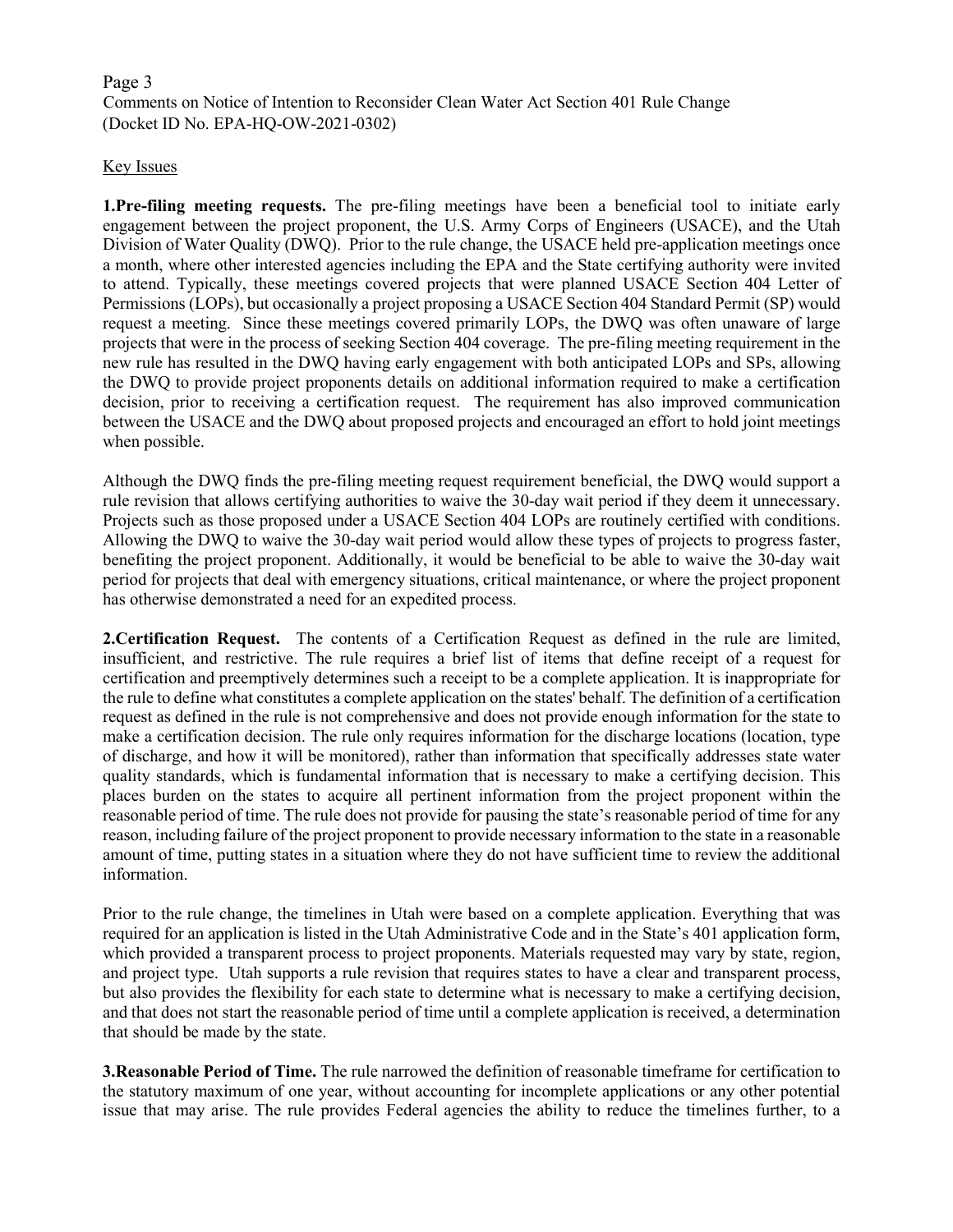## Page 4 Comments on Notice of Intention to Reconsider Clean Water Act Section 401 Rule Change (Docket ID No. EPA-HQ-OW-2021-0302)

timeline they deem appropriate. Prior to the rule change, Utah typically issued certifications decisions within 80 days[1](#page-3-0) of receiving a complete application. Complex certification decisions may have required more review and/or discussion with the project proponent to reach a set of conditions that protect water quality without interfering with the project purpose. Utah actively works to issue 401 certification decisions in a timely manner. The most common cause of extended timeframes for issuance of a certification was receipt of an application too early in the project's design process resulting in delays associated with significant project changes occurring after the initial submittal.

The rule sets timeframes that unreasonably limit the state's ability to meet its required administrative and public processes for water quality decisions. The CWA clearly grants states the responsibility and authority to develop reasonable public notice procedures. Specifically, 33 USC 1341(a)(l) provides that a state shall establish procedures for public notice in all applications for certification and for public hearings in review connection with specific applications. The rule review and revision should consider that States 'need appropriate time to meet established procedures for public notice. Utah's general requirements for notice and publication are contained in the following codes:

- The Utah Open and Public Meetings Act, Utah Code Title 54 Chapter I
- The Utah Administrative procedures Act, Utah Code Title 63G Chapter 40
- The Utah Administrative Rulemaking Act, Utah Code Title 63G Chapter 3

The rule makes it very difficult for Utah to comply with existing public notice and comment requirements, particularly with respect to complex certification decisions. Consistently meeting time limits imposed by the rule would require noncompliance or amendment of the state statutes noted above containing the general notice requirements. Under the rule, if the state does not act within the prescribed deadline, the federal agency can consider the certification requirement waived and issue the license or permit without a certification. This limited review period interferes with the ability of the state to meet its administrative processes for water quality determinations and may not provide opportunity for meaningful notice and comment.

Utah respectfully requests that EPA consider updating the rule to prevent the interference with the 401 process, including public notice, which was working well for applicants, the federal agencies, and the state.

*Tolling the reasonable period of time should be allowed.* The rule eliminates the ability to toll application timeframes to the detriment of all parties involved. The use of tolling principles in meeting required timeframes is important, in rare cases, to ensure that the state has the opportunity to review final and complete project plans that may be modified by proponents over the course of the permitting process. Specifically, states should be given the same opportunity to fully consider amended applications as the federal permitting or licensing agency. For example, Utah utilized tolling in the 401 certification for the Union Pacific Railroad Causeway closure in the Great Salt Lake, allowing the state to fully consider amended applications developed during the permit review process. This particular instance allowed for the

<span id="page-3-0"></span> $<sup>1</sup>$  The average time to issuance for Utah Water Quality Certifications is currently 80 days. After receipt of a complete</sup> application, a certification is drafted within 1-2 weeks including a week-long review period for the applicant to provide any concerns to the draft. The draft certification is public noticed, typically for 30 days, depending on the magnitude of impacts. Following public notice, the certification is finalized and signed within 2-4 weeks including management and response to comment. These timelines are contingent upon no major changes to the project after application is received and review is initiated.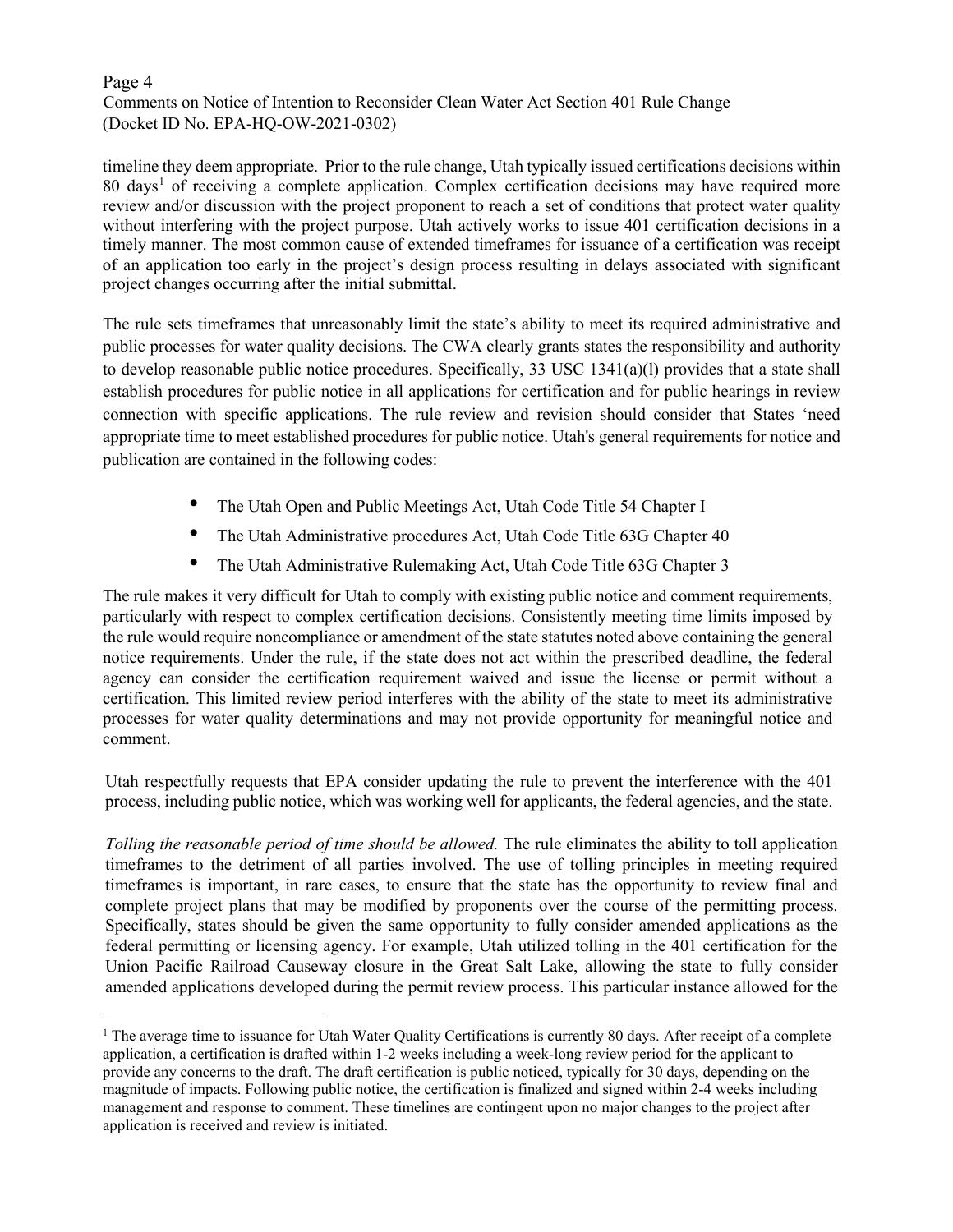#### Page 5 Comments on Notice of Intention to Reconsider Clean Water Act Section 401 Rule Change (Docket ID No. EPA-HQ-OW-2021-0302)

state to obtain enough information to be able to certify the project and provide a new mechanism for adaptive management of salinity in the Great Salt Lake, while reducing costs for the project proponent. The use of tolling in this situation was mutually beneficial.

*The Project Proponent should not be allowed to determine the reasonable period of time.* The rule creates a conflict of interest by allowing the project proponent to determine the reasonable period of time in certain instances. For example, on October 21, 2020, the USACE Sacramento District issued a letter to the DWQ categorically establishing reasonable periods of time by permit type. The letter determined the following deadlines by type of Department of the Army (DA) permit:

- General Permits 60 days, including proposed programmatic, regional, and nationwide, general permits, and any requests for coverage under an existing general permit;
- Letters of Permission and Standard Permits that do not require an Environmental Impact Statement (EIS) under the National Environmental Policy Act (NEPA) - 90 days; and
- Standard Permits that require an EIS where the Corps is the lead NEPA agency 180 days.

The letter indicated that requests to extend the reasonable period of time could be made at least 2 weeks before the initially established reasonable period of time ends and when deemed appropriate, an extension would be granted on a limited time basis, generally not more than 30 days.

On October 13, 2020, the DWQ received a Certification Request from the USACE for the Proposal to Reissue and Modify Nationwide Permits 85 FR 57298, in which the USACE set the reasonable period of time as 60 days. On October 15, 2020, the DWQ requested a 19-day extension of the 60-day reasonable period of time due to time constraints associated with the state's required 30-day public notice period and time needed to ensure that the certification decision met the new requirements outlined in 40 CFR Part 121. However, the USACE denied Utah's request for extension on October 23, 2020 and advised DWQ to act on the request within the 60-day reasonable period of time.

The USACE was both the Federal Permitting Agency and the Project Proponent, therefore, it was not appropriate for the USACE to set the reasonable period for time, nor evaluate whether our request for extension was appropriate. The EPA should consider a process that addresses this conflict or allows for the statutory maximum of one year.

The USACE Sacramento District issued reasonable periods of time based on permit type. Standard Permits have a reasonable period of time of 90-days. This requires Utah to review and evaluate proposed projects, request and wait to receive any additional information needed from the project proponent, draft a certification decision, put the draft certification decisions out to public notice for 30-days and review and respond to public comment before finalizing the decision, all within a 90-day period. This is an aggressive timeline, especially for a state that employs a 0.5 FTE in the 401 Certification program. As larger projects are proposed, the strain on the 401 Certification program in Utah will be exacerbated. The reasonable period of time of up to one year should be reinstated to allow for states to have a thorough review of larger projects and allow for enough time for states to receive necessary information to make certifying decisions.

**4. Scope of Certification.** The rule unreasonably narrows the scope of the certification authority by limiting considerations to point source discharges and diminishing consideration of state laws designed to protect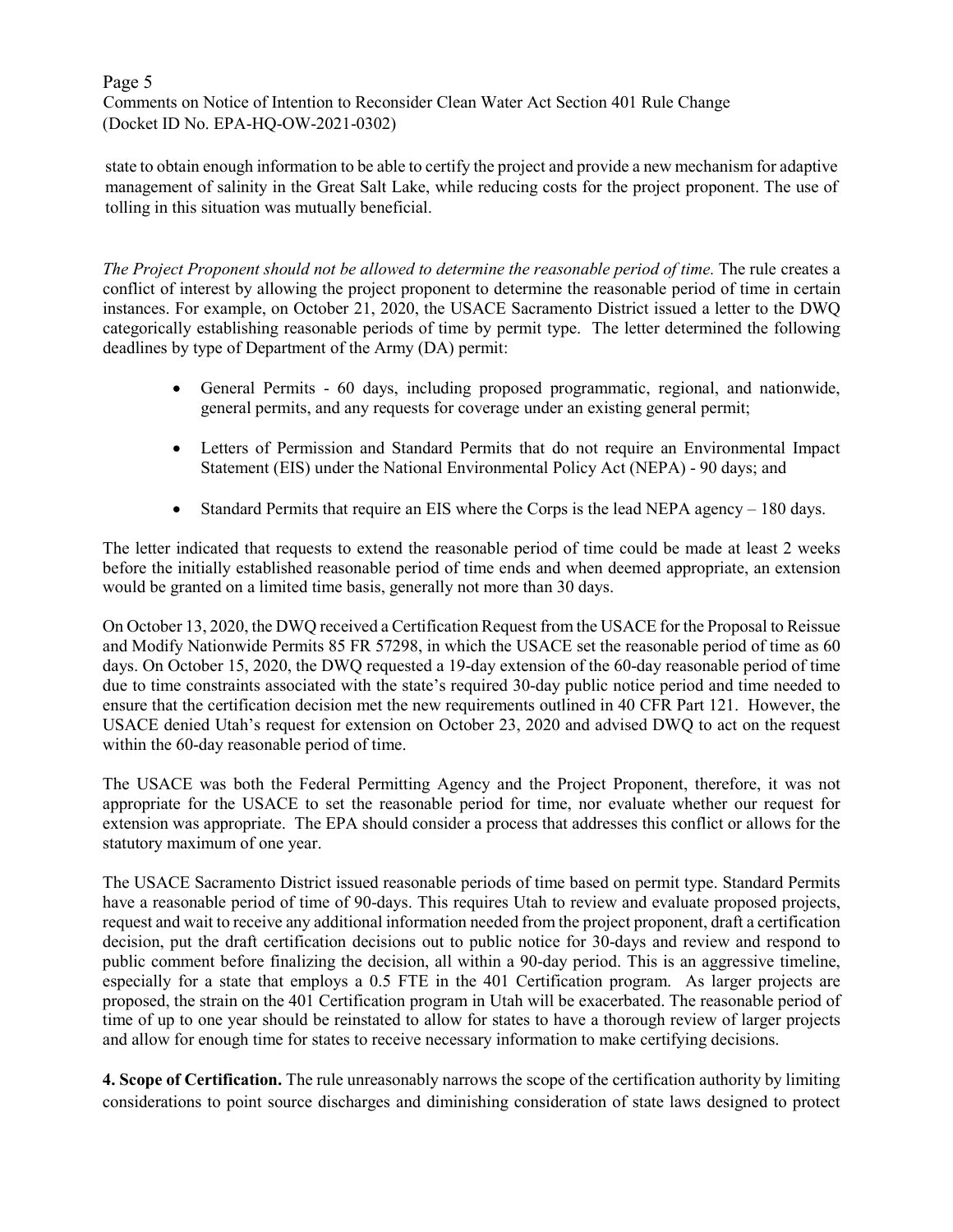## Page 6 Comments on Notice of Intention to Reconsider Clean Water Act Section 401 Rule Change (Docket ID No. EPA-HQ-OW-2021-0302)

water resources within a state. The previous authority and practice to evaluate water quality impacts of any discharge to waters of the state associated with a federally permitted activity should be reinstated.

*States should be allowed to consider project activities as-a-whole that could impact water quality, not just discharges from a point source.* Under the rule, a certification decision is limited to assessing whether any point source discharges from a federally approved project comply with the CWA. Until the rule change, the process included an assessment of the broader water quality impacts that could result from activities associated with the project as-a-whole. The rule focuses on impacts of point source discharges and prevents the state from considering water quality impacts associated with all activities.<sup>[2](#page-5-0)</sup> Section 401 of the CWA states the following (*emphasis added*):

any applicant for a federal license- or permit to conduct any activity which may result in a discharge into the *navigable waters*. [3](#page-5-1)

any certification provided under this section shall set forth any effluent limitations...necessary to assure that any applicant for a Federal license or permit will comply with any applicable effluent limitations and other limitations...and with *any other appropriate requirement of State law*...set forth in such certification, and shall become a condition of any Federal license or permit subject to the provisions of this section.[4](#page-5-2)

Activities, both construction and operation, resulting in nonpoint source discharges (runoff) should be considered in certification decisions as well as water quality impacts associated with changes to hydrologic regime. States should be allowed to rely on all aspects of water quality standards and not be limited to point source discharges.

*States should be allowed to apply state water quality law, not just CWA provisions listed by the rule.* The rule interprets "any other appropriate requirement of State law" to mean applicable provisions of those EPA-approved state and tribal CWA regulatory programs (applicable provisions of 301, 302, 303, 306, and 307 of CWA). Utah finds this to be an unreasonably narrow interpretation of this part of the 401 authority.

The CWA clearly grants states the authority to adopt water quality standards that are appropriate for state waters as long as they are at least as stringent as the CWA, as stated below.

33 USC 1370 [FWPCA 510].. . nothing shall preclude the right of any state to adopt any standard or limitation respecting the discharge of pollutants so long as the standard or limitation is not less stringent than the act.

<span id="page-5-0"></span> $2$  33 USC 1341(d) when a state issues a 401 certification, it shall include conditions sufficient to ensure that the applicant will comply not only with state water quality standards, but also with "any other" appropriate requirement of State law. Other conditions may be imposed in a UPDES discharge permit but a project would certification would not be dependent on those conditions.

<span id="page-5-1"></span> $3$  33 USC 1341(a)(1)

<span id="page-5-2"></span> $4$  33 USC 1341(d)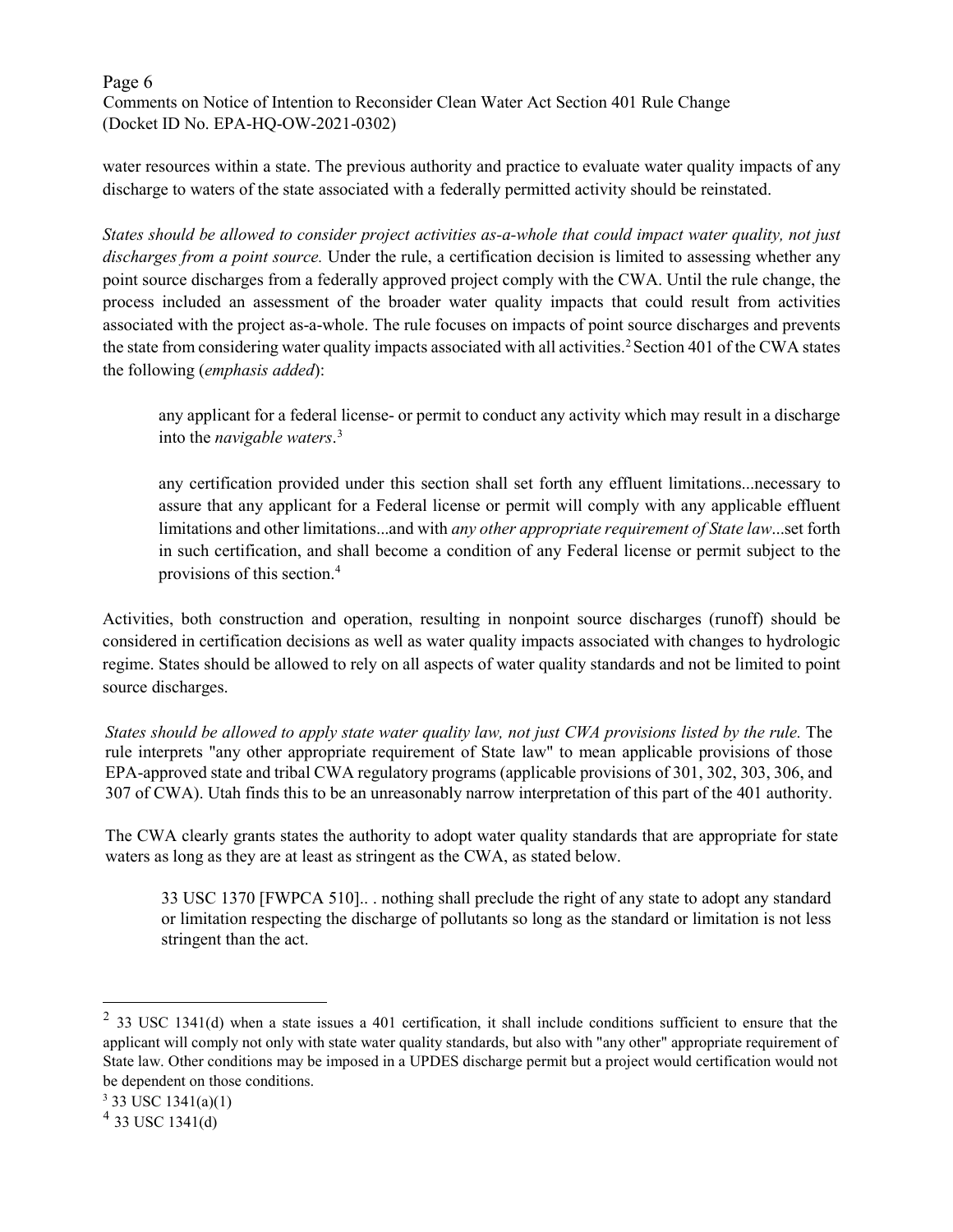## Page 7 Comments on Notice of Intention to Reconsider Clean Water Act Section 401 Rule Change (Docket ID No. EPA-HQ-OW-2021-0302)

For example, Utah has adopted water quality standards to protect ground water in Utah. These standards do not require EPA approval because ground water is not a water of the United States. It is important for states to be able to review impacts to state waters that are involved in a project receiving a federal license or permit and utilize all applicable laws to condition those impacts. Utah has used 401 certification authority to condition impacts to aquifer systems that are clearly connected to impaired surface waters. The conditions were designed to protect downstream waters without unnecessarily restricting activities.

Further, the stated goal of the CWA is the restoration and maintenance of the chemical, physical and biological integrity of the Nation 's waters[.5](#page-6-0) States achieve this goal through state laws that extend beyond EPA-approved water quality standards.

Case law demonstrates that other "appropriate requirements of State law" has been interpreted broadly to include other state laws that protect the biological, chemical, and physical integrity of state waters. Specifically, in Jefferson County v. Washington Department of Ecology[6](#page-6-1) , the U.S. Supreme Court held that states can condition certification of projects on "any limitations necessary" to ensure compliance with state water quality standards or other "appropriate requirements" of state law. In S.D. Warren v. Maine Board of Environmental Protection<sup>[7](#page-6-2)</sup>, the U.S. Supreme Court reviewed the congressional intent behind section 401 and confirmed that the states have power to look beyond a point source discharge and enforce "any other appropriate requirement of state law," in that case minimum stream flows.

The rule therefore limits the state's ability to consider all relevant laws in evaluating water quality impacts from federally permitted activities beyond its legal authority to do so. The rule removes authority that has been clearly granted by Congress, and affirmed by the U.S. Supreme Court, to condition or deny projects that do not meet chemical standards of water quality and the overall physical and biological integrity of the waters.

**6. Certification Actions and Federal Agency Review.** The rule allows federal agencies to determine whether a condition complies with procedural requirements and allows for the federal agency to throw out or "waive" a state's certification conditions that it determines are not applicable or otherwise do not comply with the CWA. In doing so, the rule favors how the federal agency interprets state law over how the State interprets its own law. Utah echoes EPA's concerns that a federal agency's review could result in state certifications or conditions being permanently and inadvertently waived in error as a result of a nonsubstantive and easily fixed procedural issue. Utah does not see utility in allowing federal agencies applicability determinations to continue, or the continuation of requiring specific components and information for certifications with conditions or denials. The additional requirements place unnecessary burden on States' to justify every condition in a manner that the federal agencies deem sufficient, which is subjective. If the EPA continues to require condition/denial applicability reviews and additional procedural requirements, Utah requests consideration of a procedure to allow the states an opportunity to evaluate the

<span id="page-6-0"></span> $5$  33 U.S.C. 1251 (a)

<span id="page-6-1"></span><sup>6</sup> PUD No. 1 of *Jefferson County v. Washington Department of Ecology, 114 S. Ct. 1900 (1994).*

<span id="page-6-2"></span><sup>7</sup> *S.D. Warren v. Maine Board of Environmental Protection, 126 S. Ct. 1843 (2006).*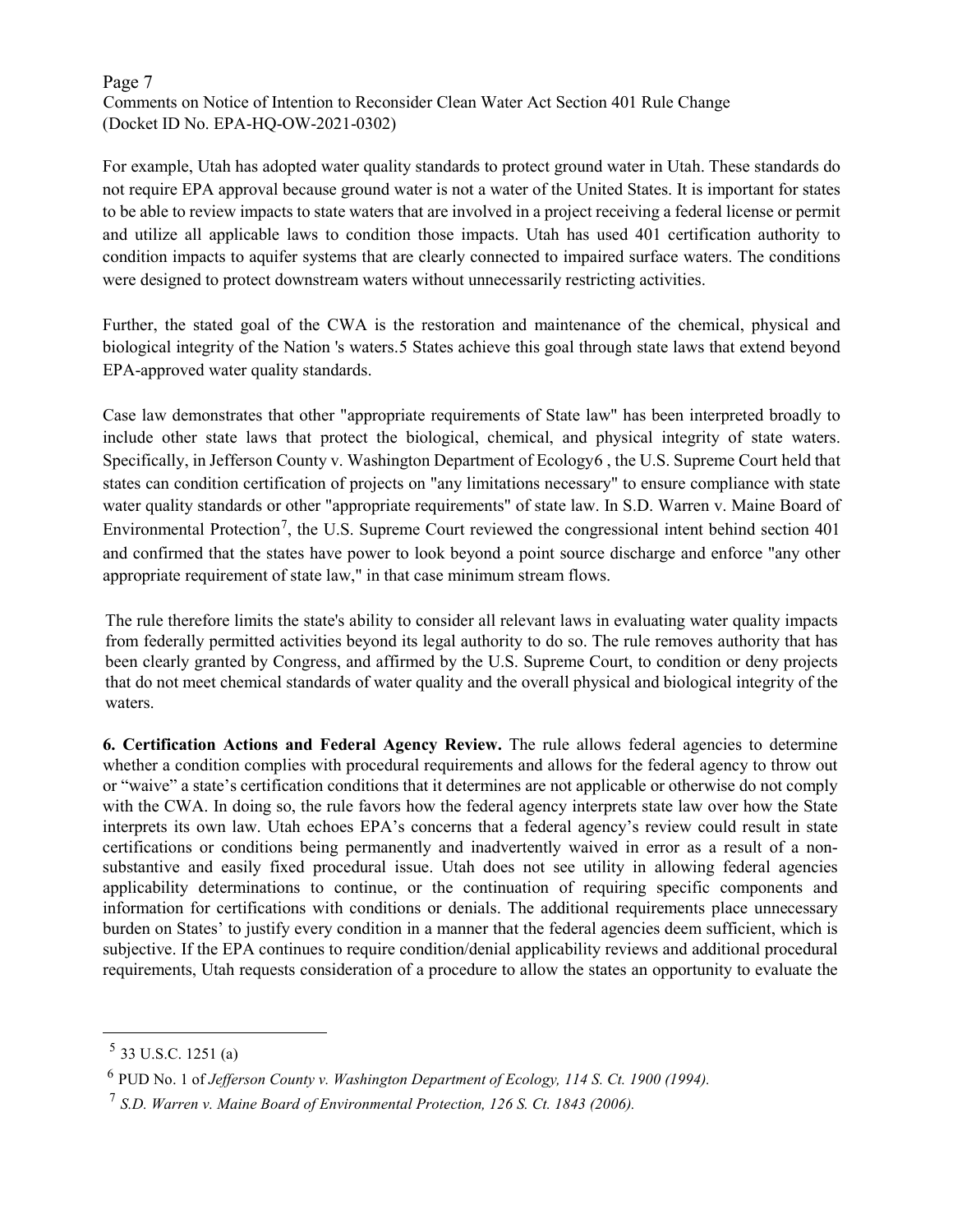# Page 8 Comments on Notice of Intention to Reconsider Clean Water Act Section 401 Rule Change (Docket ID No. EPA-HQ-OW-2021-0302)

condition putting the certification decision at risk for waiver and address any concerns the federal agency may have.

**7. Modifications.** The rule's prohibition of modifications unreasonably limits the state and the project proponent's ability to adapt to changing circumstances. Under the rule, if a project proponent requests a modification of their certification request or waiver/replacement of a particular condition, then the 401 certification process and federal permitting process must start over, including: request of pre-filing meeting and 30-day wait period; federal permit public notice period; state review and associated fees; state public notice of draft decision; and neighboring jurisdiction review. This places additional administrative burdens on the state and federal agencies, increases the costs and delays the project, negatively impacting the project proponent. Allowing for re-opener clauses or modification gives the project proponent, federal agency, and the certifying authority opportunity to work cooperatively to address and adapt to changing circumstances without having to complete procedural requirements more than once.

## **8. Data and Other Information.**

Implementation of the rule has caused the state to unnecessarily hold pre-filing meetings and review certification request materials for projects that would be covered under a USACE Nationwide Permit, all of which the DWQ has certified, with conditions. Some project proponents have requested pre-filing meetings prior to submitting an application to the USACE to prevent potential delays caused by the 30-day wait period after a pre-filing meeting request. In some cases, the project proponent has not engaged with the USACE at all. In a number of these cases, the project ended up qualifying for a USACE Nationwide Permit and the prefiling meeting was unnecessary. This causes a burden on the state to hold pre-filing meetings for projects that are unsure of permit applicability.

Project proponents with large projects are having difficulty in determining the appropriate time to submit a certification request. Prior to the 2020 rule, the reasonable period of time was based on a complete application, not a receipt of a certification request. This allowed the DWQ to start the reasonable period of time once the project proponent submitted all of the necessary information. The constraints of the reasonable period of time puts more burden on the project proponent to determine if they have all the appropriate information needed to make a certifying decision, prior to submitting a request. The inability to pause or reset the reasonable period of time could result in a denial decision due to insufficient information if the project proponent does not provide the DWQ with sufficient information to determine the project meets applicable water quality standards within the reasonable period of time. If the project proponent requests a certification too soon in the process and the project significantly changes, then the project proponent will have to go through the entire procedural process again.

The DWQ is aware of a number of large projects that are planned in the next few years that would be encumbered by the rule's procedural requirements. In the past the DWQ could work cooperatively with the project proponent to ensure that the DWQ had sufficient information to make a certifying decision and the project proponent was content with the certifying decision through a pre-public notice draft certification review and coordination. The timelines and constraints imposed by the rule no longer allow for the DWQ and the project proponent to work through any concerns prior to public notice, diminishing the state's ability to work cooperatively with the project proponent to address water quality concerns.